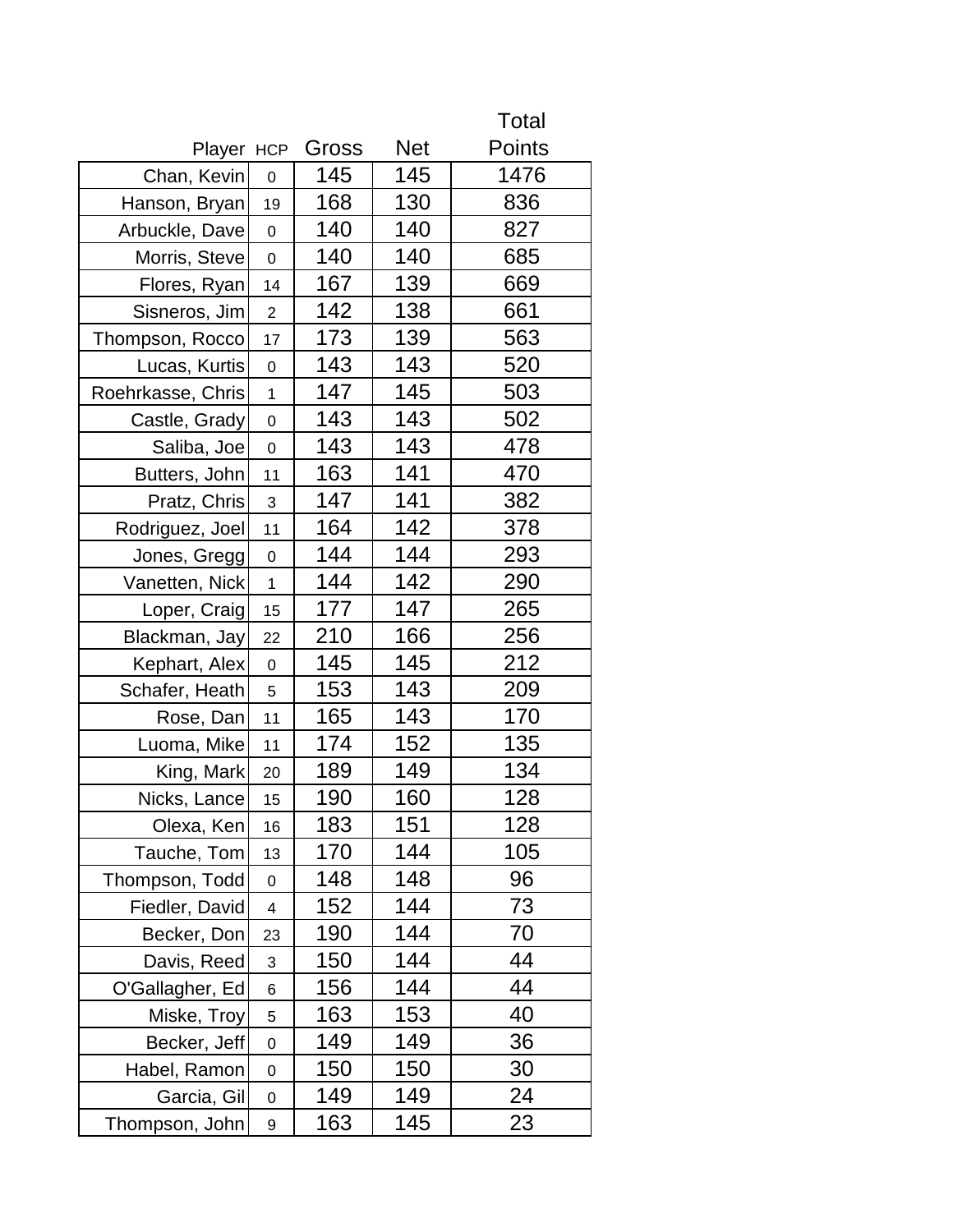| Krysiak, Walt     | 16                      | 179 | 147 | 21                      |
|-------------------|-------------------------|-----|-----|-------------------------|
| Besler, Brad      | $\boldsymbol{0}$        | 149 | 149 | 20                      |
| Nichols, Kaleb    | $\mathbf 0$             | 158 | 158 | 10                      |
| McCloy, Brian     | 3                       | 157 | 151 | 9                       |
| Saliba, Jake      | $\overline{2}$          | 158 | 154 | 6                       |
| Robertson, Adam   | 8                       | 174 | 158 | 3                       |
| Yano, Art         | 9                       | 176 | 158 | 3                       |
| Skelton, John     | 3                       | 153 | 147 | $\overline{\mathbf{1}}$ |
| Williams, Derek   | 0                       | 158 | 158 | 1                       |
| Ali, Joey         | 10                      | 176 | 156 | $\mathbf 0$             |
| Allen, Glenn      | 26                      | 226 | 174 | 0                       |
| Blackwood, Rob    | $\overline{c}$          | 160 | 156 | $\mathbf 0$             |
| Burns, Brian      | $\overline{7}$          | 187 | 173 | 0                       |
| Carman, Bob       | 5                       | 164 | 154 | 0                       |
| Cody, Curt        | 12                      | 188 | 164 | 0                       |
| Collins, Bryan    | 3                       | 174 | 168 | 0                       |
| Crawford, Paige   | $\mathbf 0$             | 156 | 156 | 0                       |
| Dowling, T.J.     | 18                      | 203 | 167 | 0                       |
| Eddy, Chris       | 10                      | 181 | 161 | $\mathbf 0$             |
| Gallagher, Jeff   | 10                      | 177 | 157 | $\mathbf 0$             |
| Jardon, Louie     | $\overline{7}$          | 168 | 154 | $\mathbf 0$             |
| Jerkins, Troy     | 8                       | 244 | 228 | 0                       |
| Jones, Jeff       | 6                       | 169 | 157 | 0                       |
| Keating, Brad     | 0                       | 159 | 159 | 0                       |
| Kephart, Gary     | $\overline{2}$          | 243 | 239 | $\mathbf 0$             |
| Kujalowicz, Ed    | $\Omega$                | 150 | 150 | 0                       |
| Kujalowicz, Paul  | 10                      | 324 | 304 | 0                       |
| Long, Tim         | $\overline{\mathbf{4}}$ | 153 | 145 | 0                       |
| Maggard, Bob      | 3                       | 157 | 151 | 0                       |
| Morehead, Mike    | 0                       | 155 | 155 | 0                       |
| Paulauski, Dennis | 5                       | 159 | 149 | 0                       |
| Pratz, Steve      | 11                      | 196 | 174 | 0                       |
| Reid, Kip         | 7                       | 162 | 148 | 0                       |
| Rhodes, Ron       | 6                       | 172 | 160 | 0                       |
| Roberts, Rich     | 16                      | 264 | 232 | 0                       |
| Roehrkasse, Russ  | 5                       | 158 | 148 | 0                       |
| Tanabe, Dave      | 11                      | 184 | 162 | 0                       |
| Tanabe, Steve     | 12                      | 193 | 169 | 0                       |
| Tarasiewicz, Rick | 5                       | 157 | 147 | 0                       |